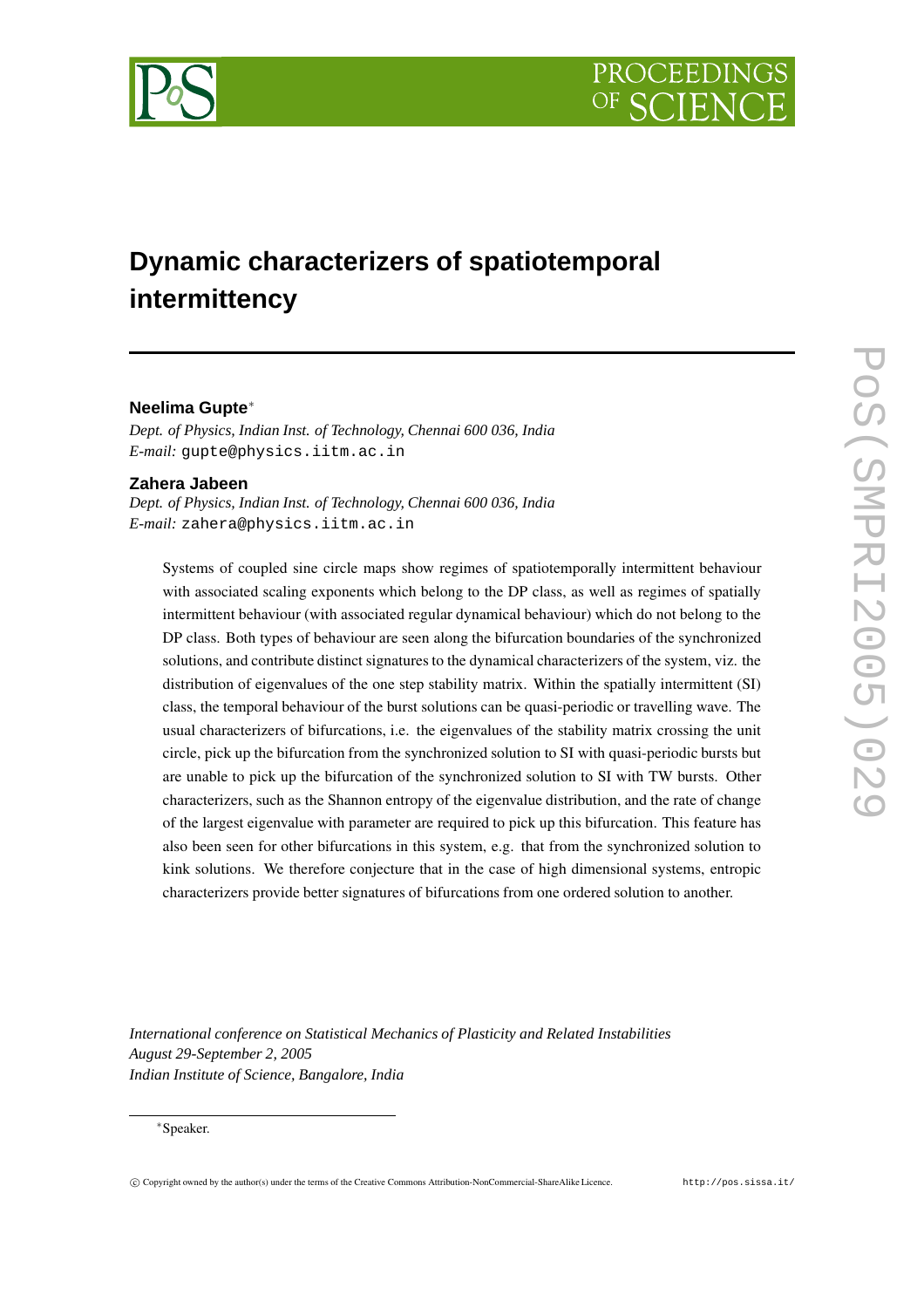# **1. Introduction**

Spatiotemporal intermittency, where regions of laminar or regular behaviour coexist with regions of turbulent or burst behaviour is observed in a wide variety of theoretical and experimental systems[1, 2]. In the case of CML-s, the conjecture that spatiotemporal intermittency falls in the same class as directed percolation, has been the subject of extensive investigations [3, 4, 5, 6, 7]. Studies of the diffusively coupled sine circle map show regimes of spatiotemporal intermittency (STI) with associated exponents which exhibit DP behaviour, as well as non-DP regimes of spatial intermittency (SI) where the laminar regions are interspersed with burst regions whose temporal behaviour is periodic or quasi-periodic [8].

The regimes of spatiotemporal intermittency, as well as those of spatial intermittency lie near the bifurcation boundaries of the synchronized solutions. Each kind of intermittency contributes its distinct signature to the dynamical characterizers of the system, viz. the eigenvalue spectrum of the one step stability matrix. The eigenvalue spectrum is continuous in the case of the STI (DP regime), whereas it shows the existence of gaps in the SI (non-DP) regime [9].

Both types of intermittency are seen in the neighbourhood of bifurcations from the synchronized solution. In the case of bifurcations from the synchronized solutions to spatiotemporal intermittency, usual stability analysis picks up the transition as the eigenvalues of the stability matrix cross the unit circle. In the case of spatial intermittency, two types of burst states are seen. The laminar states are synchronized in both cases, but the burst states are quasi-periodic in one case and travelling wave states in the other. The transition from the synchronized state to the spatially intermittent state with quasi-periodic bursts is signalled by the eigenvalues of the stability matrix crossing one, but the transition from the synchronized state to spatial intermittency with the travelling wave bursts is not signalled by the eigenvalues crossing the unit circle. Instead, we see the signature of this bifurcation in other characterizers, such as the Shannon entropy of the eigenvalue distribution, and the rate of change of the largest eigenvalue. This feature has also been seen for other bifurcations in this system, e.g. that from the synchronized solution to kink solutions. We therefore conjecture that in the case of high dimensional systems, entropic characterizers provide better signatures of bifurcations from one ordered solution to another.

# **2. The Model and exponents**

The coupled sine circle map lattice has been known to model the mode-locking behaviour [10] seen commonly in coupled oscillators, Josephson Junction arrays, etc, and is also found to be amenable to analytical studies [11]. The model is defined by the evolution equations

$$
x_i^{t+1} = (1 - \varepsilon)f(x_i^t) + \frac{\varepsilon}{2}[f(x_{i-1}^t) + f(x_{i+1}^t)] \pmod{1}
$$
 (2.1)

where *i* and *t* are the discrete site and time indices respectively and  $\varepsilon$  is the strength of the coupling between the site *i* and its two nearest neighbours. The local on-site map,  $f(x)$  is the sine circle map defined as

$$
f(x) = x + \Omega - \frac{K}{2\pi} \sin(2\pi x)
$$
 (2.2)

Here, *K* is the strength of the nonlinearity and  $\Omega$  is the winding number of the single sine circle map in the absence of the nonlinearity. We study the system with periodic boundary conditions in the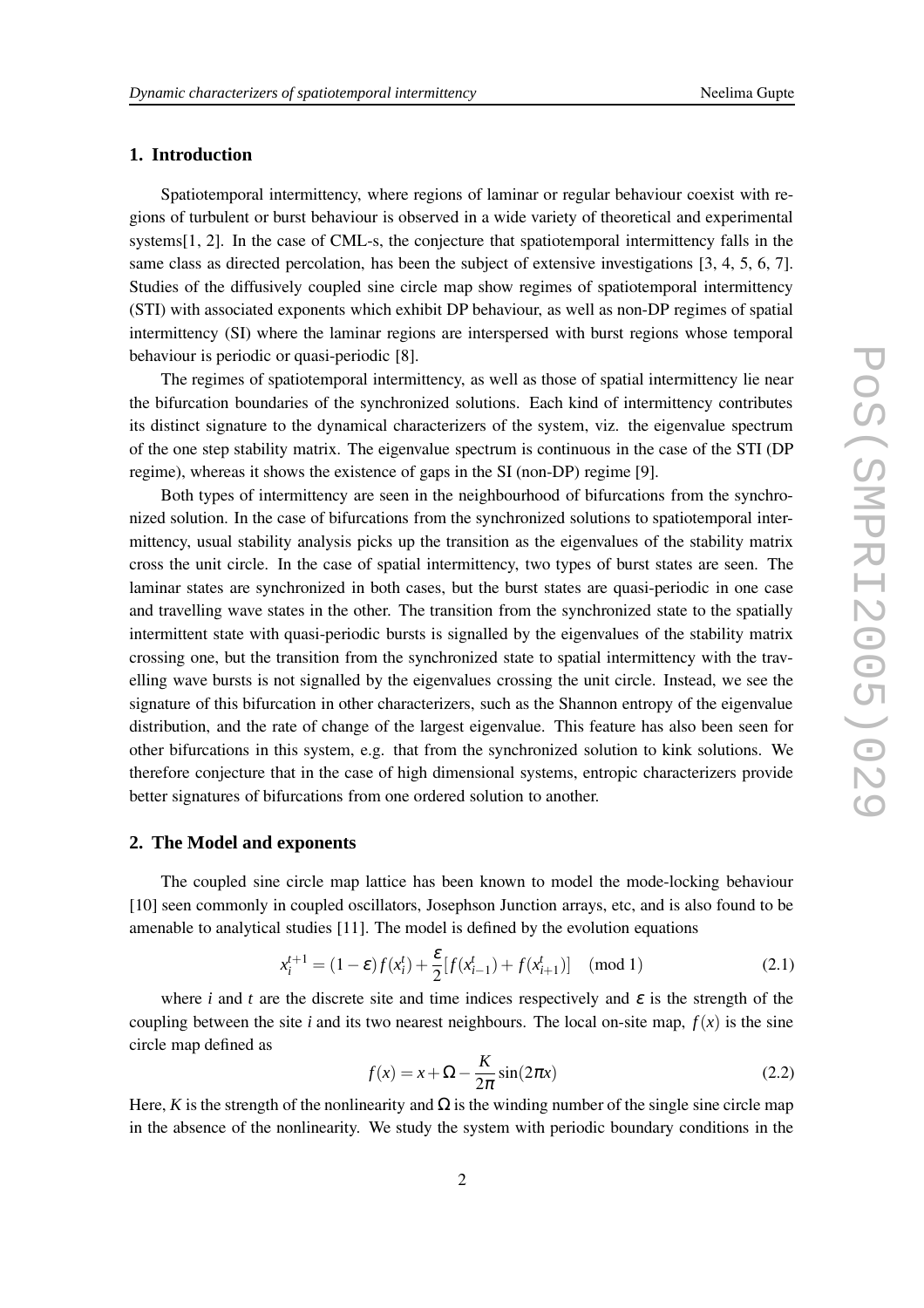

**Figure 1:** shows the phase diagram for the coupled sine circle map lattice using random initial conditions. The spatiotemporally synchronized solutions are represented by dots. The points at which DP exponents have been obtained are marked by diamonds ( $\Diamond$ ). At points marked by triangles ( $\triangle$ ), SI with quasiperiodic bursts is seen. SI with TW bursts is seen at points marked by crosses  $(x)$ . The cluster solutions are marked as +. The space-time plots obtained at points marked a, b, and c are shown in Figure 2.

parameter regime  $0 < \Omega < \frac{1}{2i}$  $\frac{1}{2\pi}$  (where the single sine circle map has temporal period 1 solutions),  $0 < \varepsilon < 1$  and  $K = 1.0$ . The detailed phase diagram of this model evolved with random initial conditions has been obtained [7, 8] and is shown in Fig 1. This phase diagram shows regimes of spatiotemporal intermittency (Fig. 2(a)) with accompanying exponents of the directed percolation type [9], as well as those of spatial intermittency where the burst regions show quasi-periodic or periodic behaviour (Fig. 2(b) and Fig. 2(c)). We discuss behaviour seen at a generic point of each kind (DP and non-DP) in the phase diagram. The generic point chosen for DP behaviour has parameter values  $\Omega = 0.06$ ,  $\varepsilon = 0.7928$  and  $K = 1$ . We choose two points with non-DP behaviour. The SI with quasi-periodic bursts is seen at  $\Omega = 0.04$ ,  $\varepsilon = 0.4$  and  $K = 1$ , and SI with periodic bursts is seen at the values  $\Omega = 0.019$ ,  $\varepsilon = 0.9616$  and  $K = 1$ . To confirm that the point at  $\Omega = 0.06$ ,  $\varepsilon = 0.7928$  and  $K = 1$  has DP behaviour, we list the values of the exponents seen in Table 1 (See [12, 13] for the definition of the DP exponents). The laminar length distribution is plotted in Fig. 3(a) and has scaling exponent,  $\zeta = 1.68$  characteristic of DP behaviour. The laminar length distributions for SI with quasi-periodic bursts and periodic bursts is plotted in Figs. 3(b) and 3(c). The length scaling exponent is  $\zeta \sim 1.1$  and clearly does not belong to the DP class.

| $\Omega$  | $\mathcal{E}_c(\Omega)$ |      |      | Bulk exponents | <b>Spreading Exponents</b> |  |                                         |      |      |
|-----------|-------------------------|------|------|----------------|----------------------------|--|-----------------------------------------|------|------|
|           |                         | 7    | /Vz  |                |                            |  |                                         |      |      |
|           |                         |      |      |                |                            |  |                                         |      |      |
| 0.06      | 0.7928                  |      |      |                |                            |  | 1.59 0.17 0.29 1.1 1.51 1.68 0.315 0.16 |      | 1.26 |
| <b>DP</b> |                         | 1.58 | 0.16 |                |                            |  | $0.28$ 1.1 1.51 1.67 0.313              | 0.16 | 1.26 |

**Table 1:** The static and dynamic exponents obtained at the critical  $\varepsilon_c$  are shown in the above table. The universal DP exponents are listed in the last row.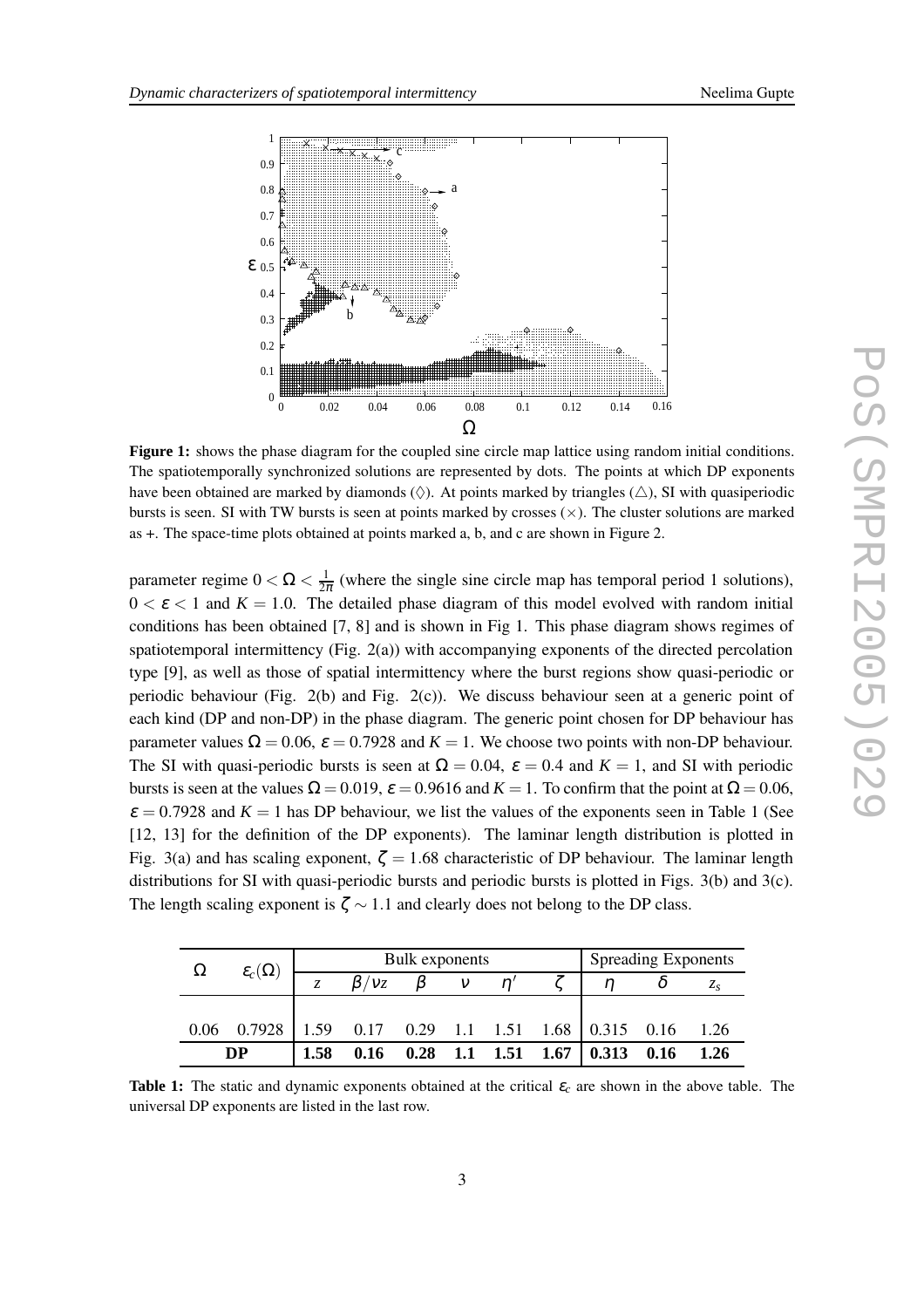

(a)

**Figure 2:** shows the space time plots of the different types of STI observed in the phase diagram. The lattice index *i* is along the x-axis and the time index *t* is along the y-axis. The space time plots show (a) STI with synchronized laminar state interspersed with turbulent bursts seen at  $\Omega = 0.06$ ,  $\varepsilon = 0.7928$ . (b) SI with synchronized laminar state with quasi-periodic bursts seen at  $\Omega = 0.031$ ,  $\varepsilon = 0.42$ . (c) SI with synchronized laminar state and TW bursts seen at  $\Omega = 0.019$ ,  $\varepsilon = 0.9616$ .

## **3. Dynamic characterizers**

## **3.1 Differences between the DP and non-DP class**

The linear stability matrix of the evolution equation 2.1 at one time-step about the solution of interest is given by the  $N \times N$  dimensional matrix,  $M_t^N$ , given below

$$
\mathbf{M}_{t}^{\mathbf{N}} = \begin{pmatrix} \varepsilon_{s} f'(x_{1}^{t}) & \varepsilon_{n} f'(x_{2}^{t}) & 0 & \dots & 0 & \varepsilon_{n} f'(x_{N}^{t}) \\ \varepsilon_{n} f'(x_{1}^{t}) & \varepsilon_{s} f'(x_{2}^{t}) & \varepsilon_{n} f'(x_{3}^{t}) & 0 & \dots & 0 \\ 0 & \varepsilon_{n} f'(x_{2}^{t}) & \varepsilon_{s} f'(x_{3}^{t}) & \dots & 0 & 0 \\ \vdots & \vdots & \vdots & \vdots & \vdots & \vdots \\ \varepsilon_{n} f'(x_{1}^{t}) & 0 & \dots & 0 & \varepsilon_{n} f'(x_{N-1}^{t}) & \varepsilon_{s} f'(x_{N}^{t}) \end{pmatrix}
$$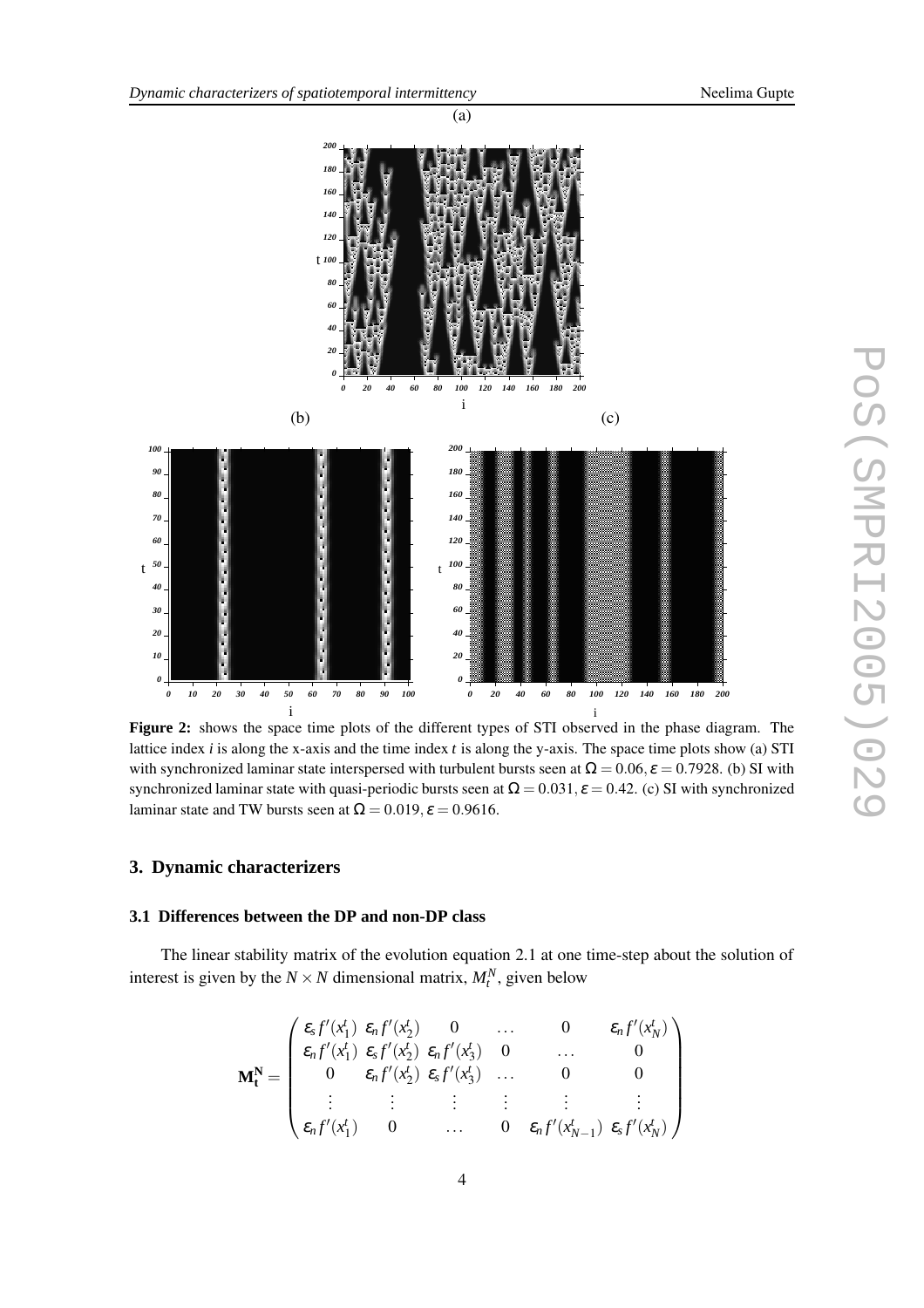

**Figure 3:** shows the log−log (base 10) plot of the laminar length distribution for (a) STI of the DP class obtained at  $\Omega = 0.06$ ,  $\varepsilon = 0.7928$ . The exponent  $\zeta$  is 1.681. (b) SI with TW bursts obtained at  $\Omega = 0.019$ ,  $\varepsilon =$ 0.9616. The exponent obtained is 1.05. (c) SI with quasi-periodic bursts obtained at  $\Omega = 0.04$ ,  $\varepsilon = 0.4$ . The exponent  $\zeta$  is 1.12.

where,  $\varepsilon_s = 1 - \varepsilon$ ,  $\varepsilon_n = \varepsilon/2$ , and  $f'(x_i^t) = 1 - K \cos(2\pi x_i^t)$ .  $x_i^t$  is the state variable at site *i* at time *t*, and a lattice of *N* sites is considered.

The diagonalisation of  $M_t^N$  gives the *N* eigenvalues of the stability matrix. The eigenvalues of the stability matrix were calculated for spatiotemporally intermittent solutions which result from bifurcations from the spatiotemporally synchronized solutions (frozen, homogenous solutions). The eigenvalue distribution for all the cases was calculated by averaging over 50 initial conditions.

The eigenvalue distributions for STI belonging to the DP class can be seen in Fig. 4(a), and that for spatial intermittency can be seen in Fig. 4(b) and Fig. 5. It is clear from the insets that the eigenvalue spectrum of the SI case shows distinct gaps whereas no such gaps are seen in the eigenvalue spectrum of the STI belonging to the DP class and the spectrum is continuous. Thus, a form of level repulsion is seen in the eigenvalue distribution for parameter values which show spatial intermittency. We note that such gaps are seen at all the parameter values studied where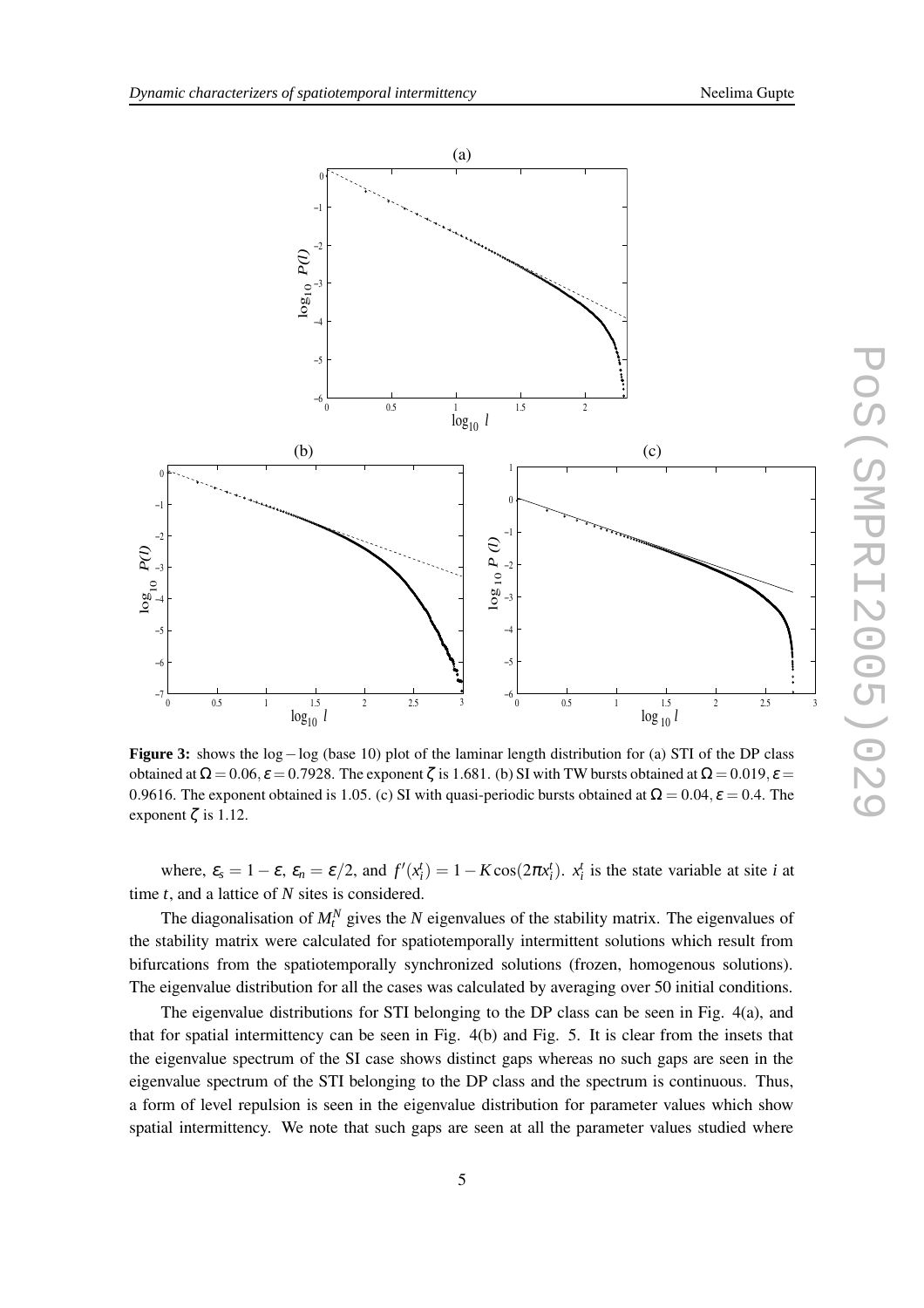

**Figure 4:** shows the eigenvalue distribution (binsize=0.005) for (a) STI belonging to the DP class at  $\Omega$  =  $0.06$ ,  $\varepsilon = 0.7928$  and (b) Spatial intermittency with quasi-periodic bursts at  $\Omega = 0.04$ ,  $\varepsilon = 0.4$ . A section of the eigenvalue distribution is magnified in the inset figures. Gaps are seen in the spatial intermittency eigenvalue distributions whereas the eigenvalue distribution for STI does not show any such gaps.

spatial intermittency is seen, and that no gaps are seen for any of the parameter values where DP is seen for binsizes of 0.005 and above.

#### **3.2 Characterization of the transition to spatial intermittency**

In all the cases of spatiotemporal intermittency seen here, the synchronized solutions bifurcate to the intermittent state. It is clear from Figs 4(a) and 4(b) that the spatiotemporally intermittent solution and the spatially intermittent solution with quasi-periodic behaviour have bifurcated from the synchronized solution via a tangent-tangent bifurcation, and several eigenvalues have crossed the unit circle at  $+1$ . However, it is clear that Fig. 5 shows different behaviour. The gaps characteristic of SI are seen, however, though the solution has changed from the synchronized solution to spatially intermittent behaviour with travelling wave bursts, the eigenvalues have not crossed the unit circle. Thus, of the two transitions to spatial intermittency, only one is picked up by the usual stability criterion.

This feature has also been seen for other bifurcations in this system, e.g. that from the synchronized solution to kink solutions [14], and that from synchronized solutions to frozen spatial period two solutions [10]. It was seen that in these cases too, the bifurcation from the synchronized solution was not picked up by the usual characterizers. It was seen in these cases that the rate of change of the largest eigenvalue as well as the distribution of eigenvalues were better able to pick up the bifurcation [14].

We study the behaviour of the rate of change of the largest eigenvalue  $\lambda$  with the parameter <sup>ε</sup> at fixed Ω in Fig. 6(a). It is clear that the rate of change shows a clear jump at the transition, and the bifurcation is clearly picked up. We also define the Shannon entropy,  $S = -\sum_i p_i \log p_i$  as a characterizer of the bifurcation. Here,  $p_i$  is the probability that the eigenvalue takes the value corresponding to the box  $i$ , and the sum is taken over all the occupied boxes. This quantity is plotted as a function of  $\varepsilon$  in Fig. 6(b). It is clear that the bifurcation is picked up by this quantity as well.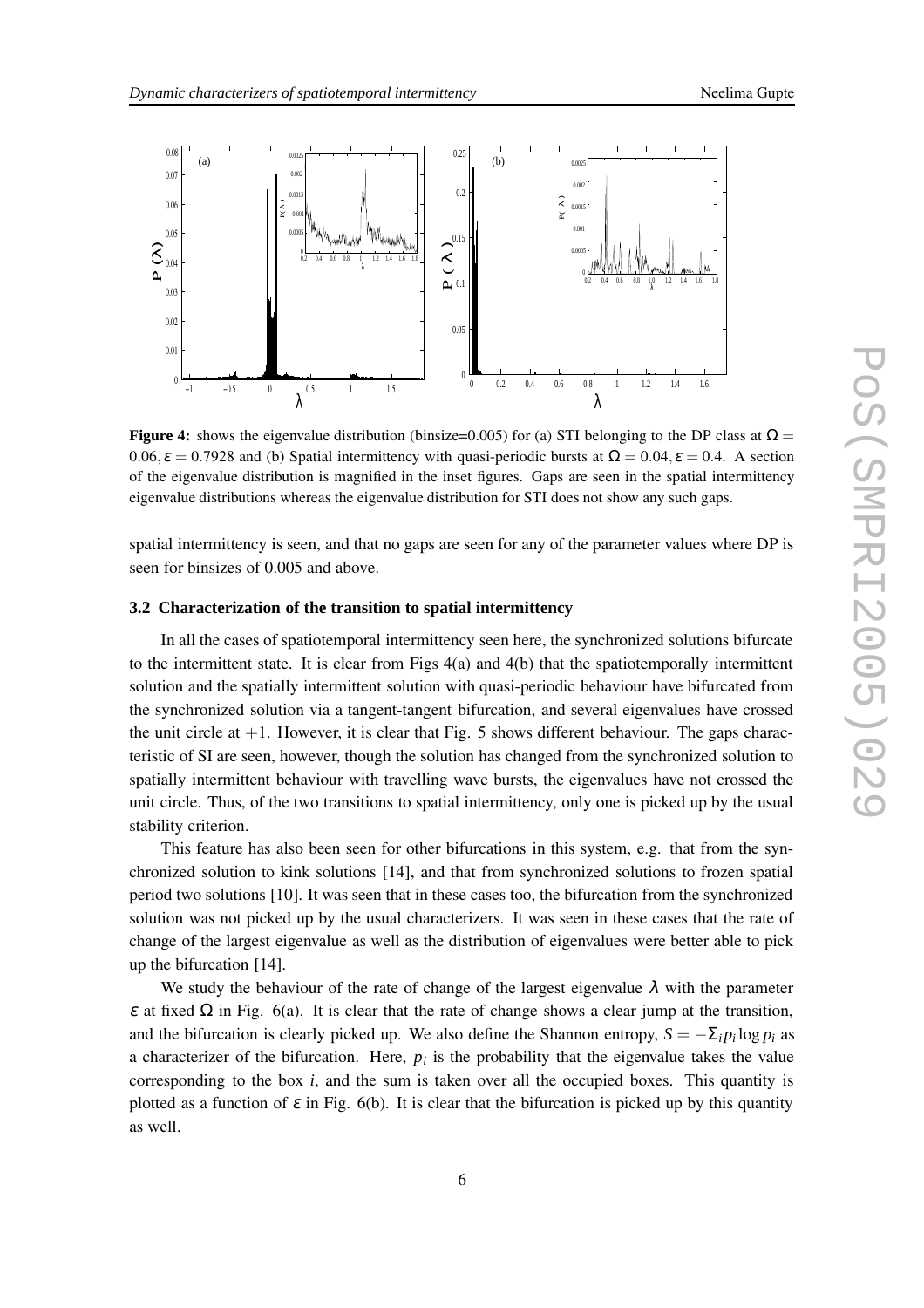

**Figure 5:** shows the eigenvalue distribution of Spatial intermittency with TW bursts at  $\Omega = 0.035$ ,  $\varepsilon =$ 0.9294 obtained for one initial condition. The modulus of the largest eigenvalue is less than one .



**Figure 6:** (a) shows  $d\lambda/d\varepsilon$  plotted against  $\varepsilon$  at  $\Omega = 0.035$ . A sharp jump is seen at  $\varepsilon = 0.9294$  where the bifurcation has taken place. (b) shows the Shannon entropy, *S* plotted against  $\varepsilon$  at  $\Omega = 0.035$ . A jump is seen at  $\varepsilon = 0.9294$ .

| Type of solution                                     | $\Omega$ | ε      | Largest eigenvalues Bifurcation Type     |  |  |
|------------------------------------------------------|----------|--------|------------------------------------------|--|--|
|                                                      |          |        |                                          |  |  |
| Synchronized, frozen 0.04                            |          | 0.4045 | 0.032104, 0.032104                       |  |  |
| SI with QP bursts                                    | 0.04     |        | 0.4044 1.701346, 1.270010 Double Tangent |  |  |
|                                                      |          |        |                                          |  |  |
| Synchronized, frozen 0.035 0.9293 0.024475, 0.024475 |          |        |                                          |  |  |
| SI with TW bursts                                    | 0.035    | 0.9294 | 0.418326, 0.415696                       |  |  |

**Table 2:** shows the largest eigenvalues obtained for SI with quasi-periodic bursts (QP) and SI with TW bursts. (a) The bifurcation to SI with quasi-periodic bursts (at  $\Omega = 0.04$ ,  $\varepsilon = 0.4044$ ) from synchronized solutions (at  $\varepsilon = 0.4045$ ) has taken place through a tangent-tangent bifurcation. (b) Synchronized solutions at  $\Omega = 0.035$ ,  $\varepsilon = 0.9293$  bifurcate to SI with TW bursts at  $\varepsilon = 0.9294$ . The two largest eigenvalues have modulus less than one even though the solution has changed.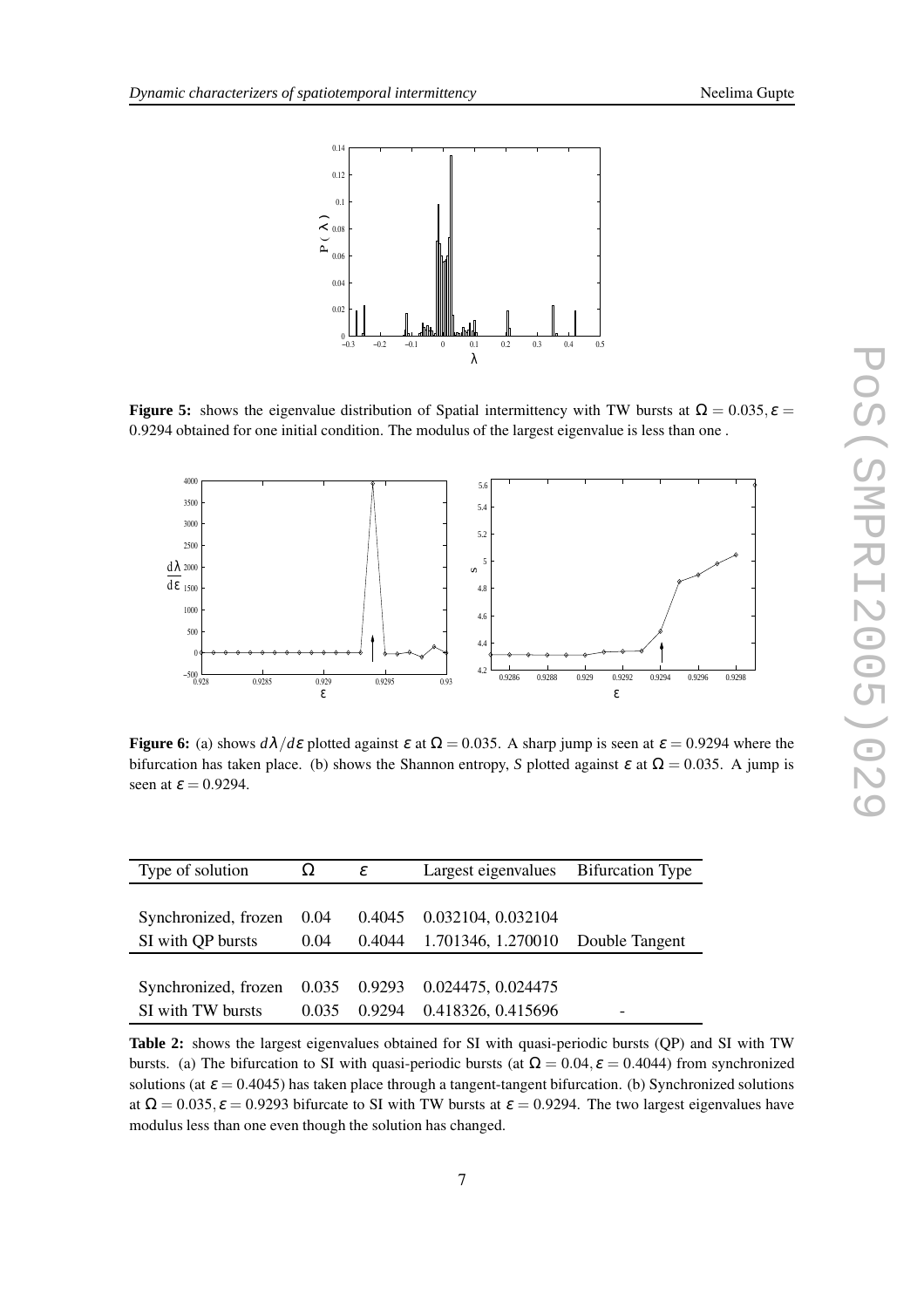# **4. Discussion**

We find that spatiotemporal intermittency in the case of the sine circle map lattice shows both DP and non-DP behaviour depending on the parameter regime. Each type of behaviour contributes its own characteristic exponent to the distribution of laminar lengths. Signatures of DP and non-DP behaviour are found in the dynamic characterizers, viz. the eigenvalue distribution of the one step stability matrix. Within the non-DP class, two types of spatial intermittency are seen, one where the burst behaviour is quasi-periodic and the other where the burst behaviour is periodic. Transitions from the synchronized state to the first type of SI are signalled by the usual stability criterion of the eigenvalues of the stability matrix crossing one, but the other bifurcation, i.e that to the second type of SI is not picked up by the usual criterion. Entropic characterizers are useful for picking up this kind of transition, and the Shannon entropy of the distribution of eigenvalues is sufficient to pick up this bifurcation. Such characterizers may be useful in other contexts as well.

## **5. Acknowledgement**

N.G. thanks BRNS, India for partial support. Z.J. thanks CSIR, India for financial support.

### **References**

- [1] S. Ciliberto and P. Bigazzi, *Spatiotemporal Intermittency in Rayleigh-Bénard Convection*, Phys. Rev. Lett. **60**, 286 (1988); P. W. Colovas and C. D. Andereck, *Turbulent bursting and spatiotemporal intermittency in the counterrotating Taylor-Couette system*, Phys. Rev. E **55**,2736 (1997); P. Rupp, R. Richter and I. Rehberg, *Critical exponents of directed percolation measured in spatiotemporal intermittency* , Phys. Rev. E **67**, 036209 (2003); S. M. Fielding and P. D. Olmsted, *Spatiotemporal Oscillations and Rheochaos in a simple model of shear banding*, Phys. Rev. Lett. **92**, 084502 (2004); M. Das, B. Chakrabarti, C. Dasgupta, S. Ramaswamy and A. K. Sood, *Routes to spatiotemporal chaos in the rheology of nematogenic fluids*, Phys. Rev. E **71**, 021707 (2005).
- [2] *Theory and Applications of Coupled Map Lattices*, edited by K. Kaneko (Wiley, New York, 1993); H. Chate, *Spatiotemporal intermittency regimes of the one-dimensional complex Ginzburg-Landau equation*, Nonlinearity **7**, 185 (1994).
- [3] H. Chate and P. Manneville, *Transition to turbulence via spatiotemporal intermittency*, Phys. Rev. Lett. **58**, 112 (1987).
- [4] P. Grassberger and T. Schreiber, *Phase transitions in coupled map lattices*, Physica D, **50**, 177 (1991).
- [5] J. Rolf, T. Bohr, and M. H. Jensen, *Directed percolation universality in asynchronous evolution of spatiotemporal intermittency*, Phys. Rev. E **57**, R2503 (1998).
- [6] T. Bohr, M. van Hecke, R. Mikkelsen, and M. Ipsen, *Breakdown of universality in transitions to spatiotemporal chaos*, Phys. Rev. Lett. **86**, 5482 (2001).
- [7] T. M. Janaki, S. Sinha and N. Gupte, *Evidence for directed percolation universality at the onset of spatiotemporal intermittency in coupled circle maps*, Phys. Rev. E **67**, 056218 (2003).
- [8] Z. Jabeen and N. Gupte, *A phase diagram for spatiotemporal intermittency in the sine circle map lattice*, Proceedings of NCNSD, IIT-Kharagpur, 101 (2003) [nlin.CD/0502053].